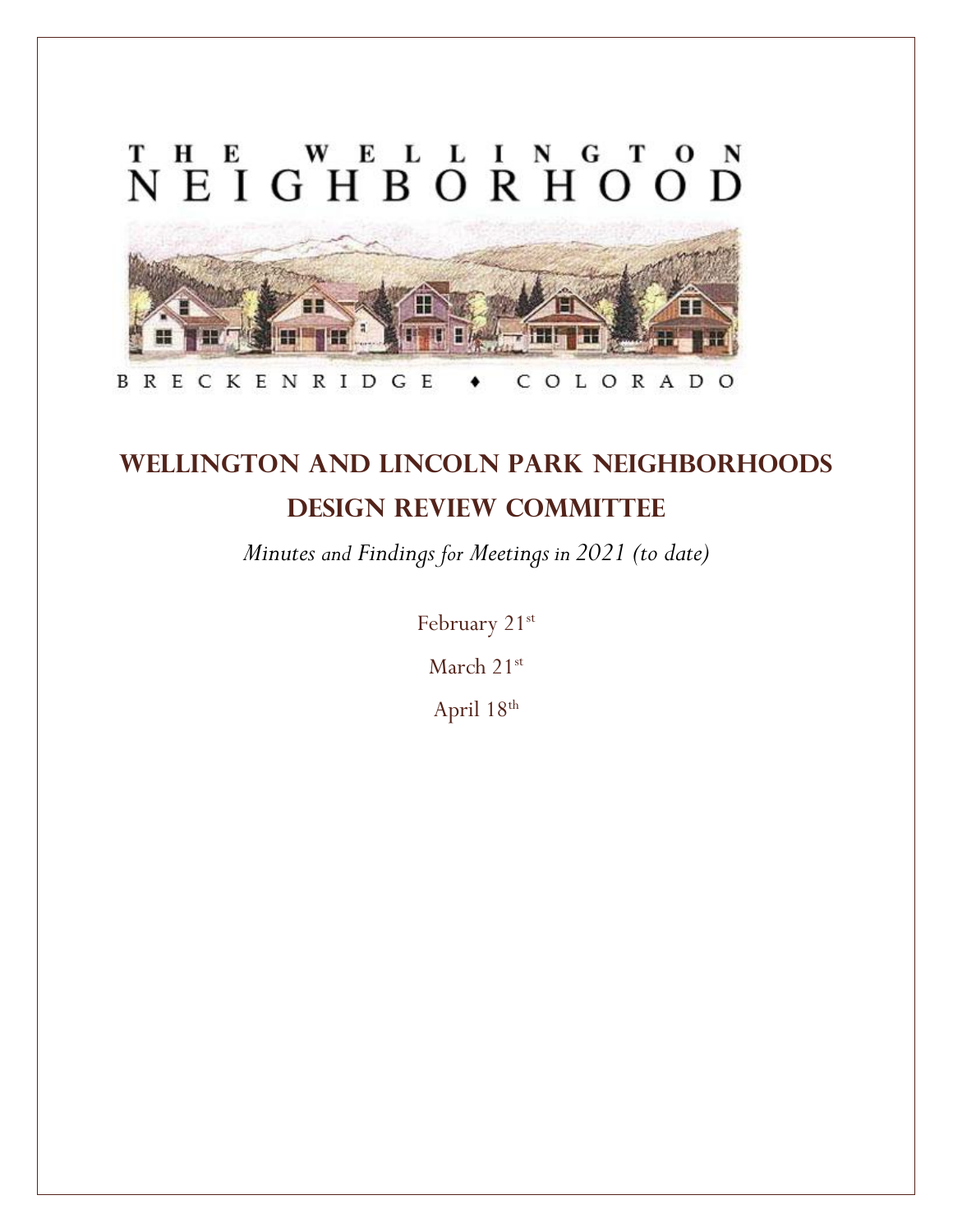## **Minutes**

## **Meeting of February 21, 2022**

#### **Call to Order:** 5:33 p.m.

**Attending**: Mickey Florio, Leigh Girvin, Brad LaRochelle, Brandon Smith

**Minutes of the Meeting of January 17, 2022:** Approved by acclamation.

## **Agenda:**

## **Meyers – Deck – 414 Bridge Street**

The deck is approved on the condition that the deck is no higher than 18" above grade. If the deck is higher than 18" above grade, further review is required. Submit additional information consistent with Design Standard section 4.5 Decks, including stair and railing details. If the deck is at or lower than 18", please inform the DRC so we know the project is approved.

The hot tub location is approved provided that the hot tub is consistent with Design Standard section 4.16 Hot Tubs. The hot tub does not require screening as it is located farther from the neighboring home than the centerline of the house.

# **Power-Himmelman - Garage with Bonus Room– 63 Bridge Street**

The Design Review Committee thanks the applicants for providing additional information and revisions to the original application. The DRC feels that the proposal is still excessively dissimilar to the Design Standards for Garages with Bonus Rooms per the Design Standards section 4.8 Garages, and excessively dissimilar to the elevations of the four garage types shown at the end of section 4.8, where the image on the far left is the Garage with Bonus Room.

The Design Standards differentiate between Carriage Houses and Garages with Bonus Rooms in recognition of the fact that Carriage Houses have a larger impact on the neighborhood in terms of mass, appearance, and privacy. Carriage Houses are permitted only on market-rate units. This applicant received permission from the Town of Breckenridge to build a Garage with Bonus Room as defined in the Master Plan and the Design Standards, section 4.8.3. This application is not for a Carriage House (Design Standards 4.8.4). As currently designed, this structure is much more similar to a Carriage House and needs to be brought into conformance with the standards and neighborhood precedent for the Garage with Bonus Room.

Therefore, the DRC requests revised plans with the following changes: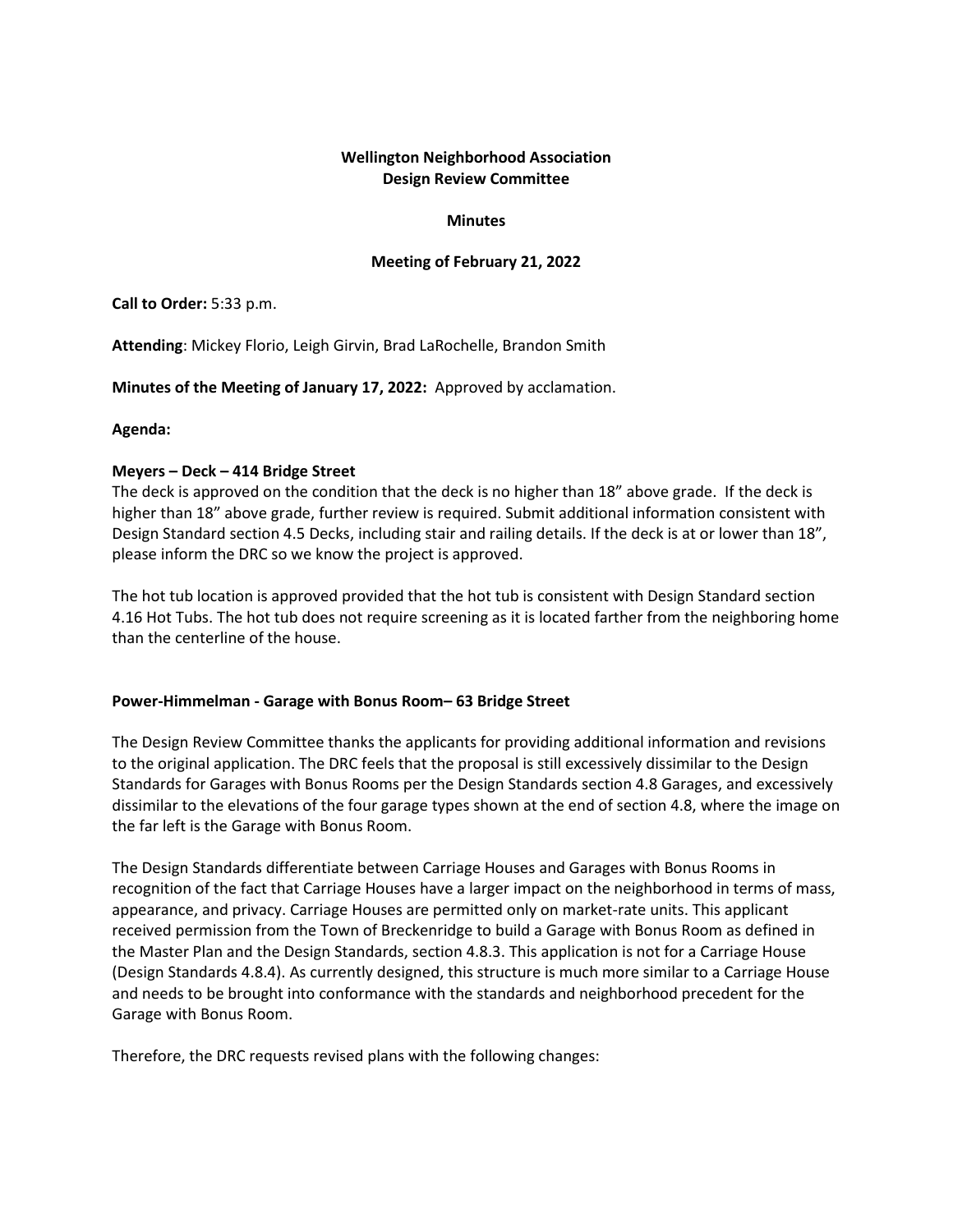Revise dormer(s) to be consistent with Design Standards for Garages with Bonus Rooms and consistent with precedents set in the neighborhood. The DRC will consider a shed dormer or shed dormers **subordinate to the primary gable roof pitch**. For examples, please see: 25 Sisler Green, 18 Wire Patch Green, and 17 Farncomb Green; while these precedents are located in the Lincoln Park Neighborhood, the DRC is willing to extend the use of shed dormers into the Wellington Neighborhood. The proposed 10:12 primary gable roof is acceptable.

Revise entry stairs and remove the deck. Decks are not allowed on Garages with Bonus Rooms. The stairway must be a single run, attached to the building, and not supported on multiple posts. Landing should be adequate only for access to the Bonus Room and not for use as a dwelling area. These are the standards and the precedent in the neighborhood for Garages with Bonus Rooms. Excessively dissimilar designs are not acceptable.

Revise window plan to be consistent with specifications for Garages with Bonus Rooms and with neighborhood precedent. Facades in the gable walls (facing the alley and facing the house) must have windows. If shed dormers are used, windows must be included in the dormer. Efforts must be made for symmetrical groupings of windows. Excessively dissimilar designs are not acceptable.

Utilities Plan: please provide.

Landscaping Plan: Please provide.

Parking Plan: acceptable as provided.

Construction Management Plan: acceptable as provided.

#### **Old Business:**

#### **No resolution yet on:**

**Fitzsimmons, 12 Ontario Green** Hot tub screening follow-up discussion Discuss next steps.

#### **HOA Conversation about DRC Rulemaking and Guidance**

**Adjourn:** There being no further business, the meeting adjourned at 6:23 p.m.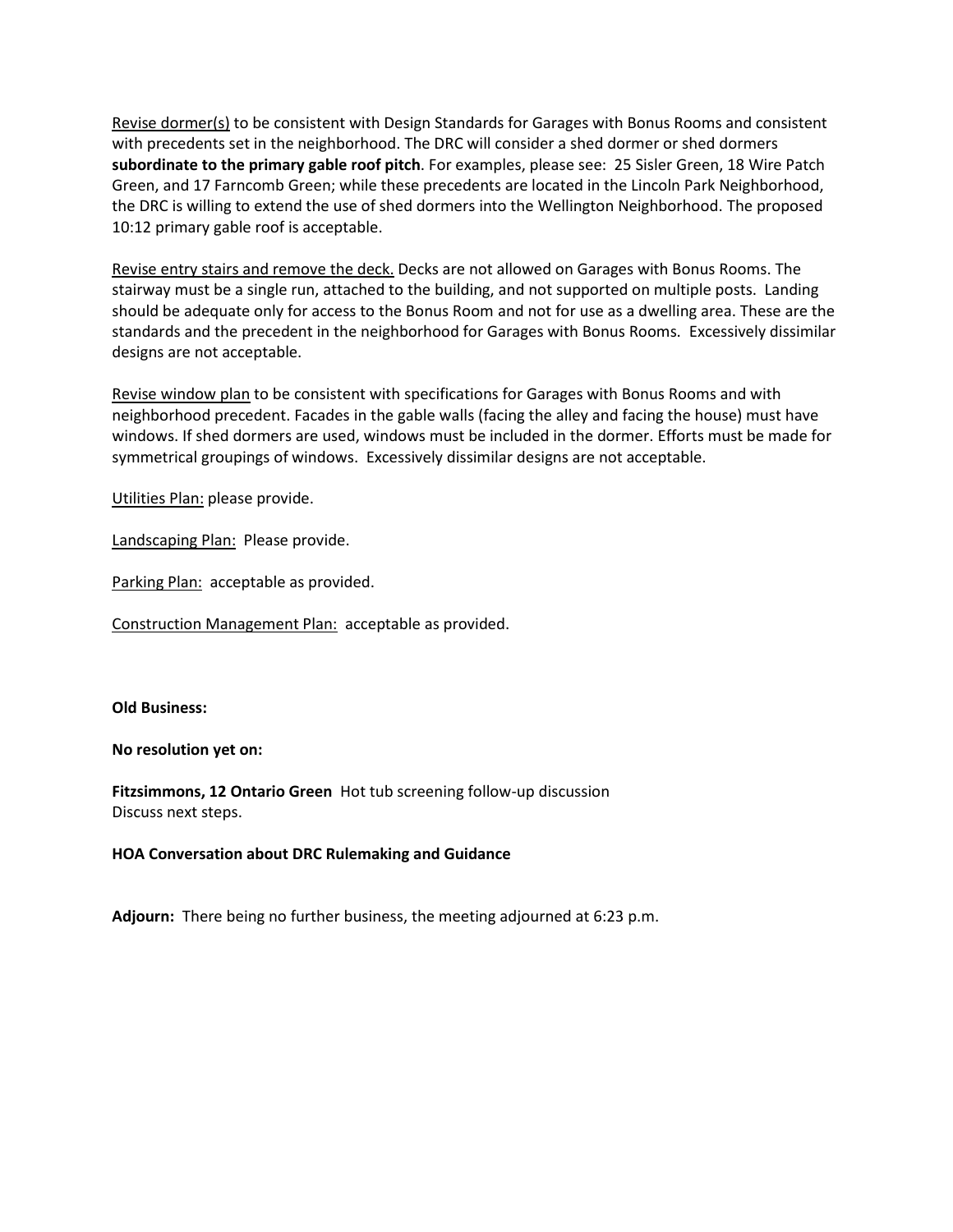#### **MINUTES**

# **Meeting of March 21, 2022**

# **The meeting was conducted via email with the following members responding:**

Mickey Florio, Leigh Girvin, Brandon Smith, Erin Dayton

**Minutes of the Meeting of February 21, 2022:** Approved by acclamation.

**Agenda:** 

# **Schroder – 14 Meadow Lark Green – Fence:**

The fence is approved with the following conditions:

A standard parking pad is 9' wide by 18' long. The applicant is advised that the area within the fencing must accommodate a parking pad of this size at a minimum, plus snow stacking at 25% of the parking pad surface. Further, the parking pad must be measured from the edge of the garage facing the alley (as shown in the submitted sketch on the application), not from the rear property line (as shown in the submitted sketch on the ILC).

If the applicant wishes to replace the existing parking surface and has not already received permission, a separate application will be required.

# **Connolly – 402 Bridge Street - Solar Installation**

Approved as submitted. The applicant is advised to review the contractor's plan, on-site and in detail before any work commences. These solar submittals are based on satellite images and the DRC has observed that installed systems are oftentimes different from what's shown in the proposal. The applicant is advised to check that the array width & height fits within the relevant roof area and that any roof penetrations (vent pipes, skylights, etc.) are avoided. It is best practice to maintain a good clearance from any roof valleys, as these areas accumulate snow and ice. All conduits and electrical equipment are required to be painted to match the adjacent exterior wall color.

# **Follow-Ups:**

# **Myers – Deck – 414 Bridge Street**

Note: The DRC received information after the February meeting that the height of the Myer's deck will be at or less than 18" high.

# **Power-Himmelman - Garage with Bonus Room– 63 Bridge Street**

Note: No application materials were received for this project for the March meeting.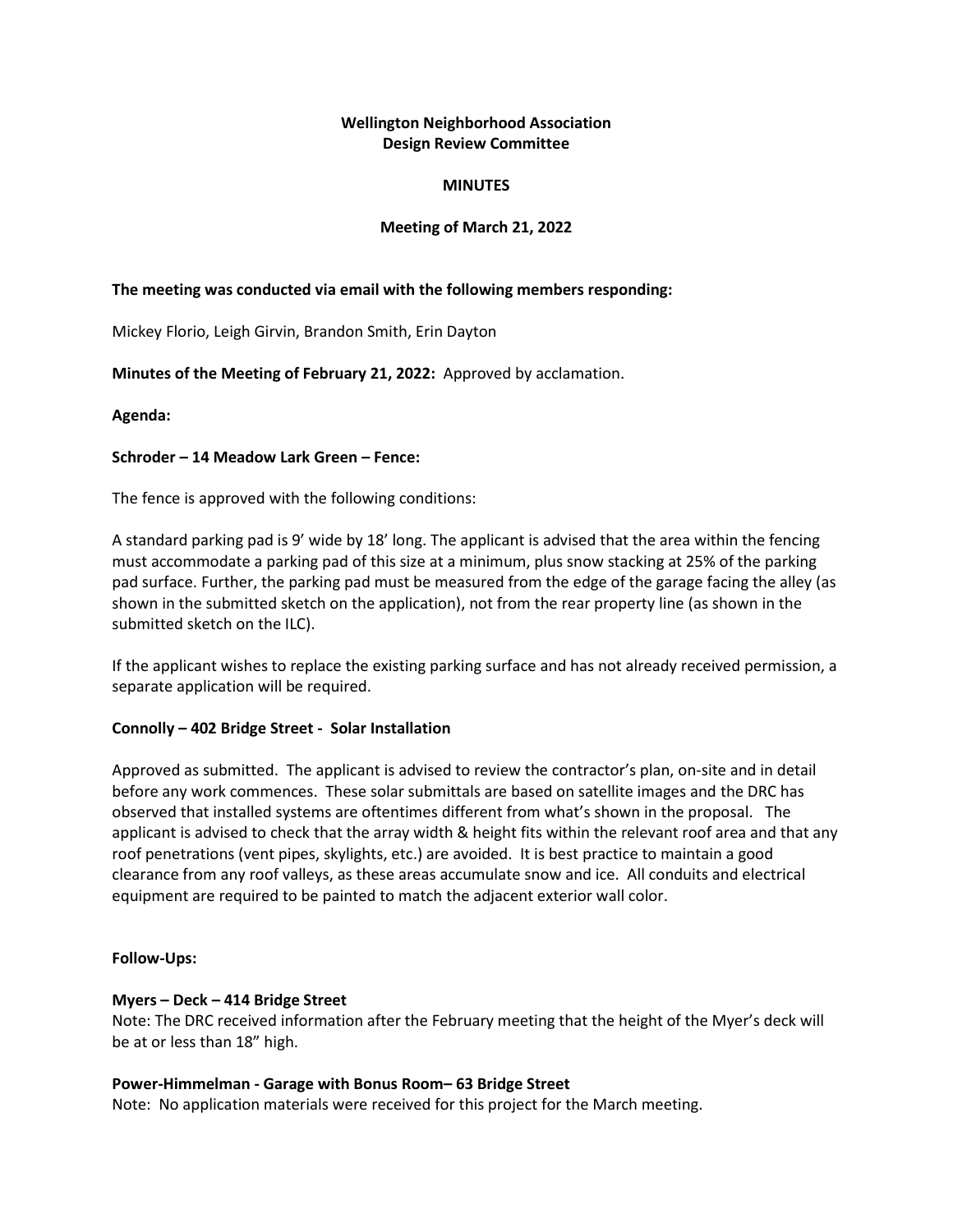# **Old Business:**

# **No resolution yet on:**

**Fitzsimmons, 12 Ontario Green** Hot tub screening follow-up discussion Discuss next steps.

**HOA Conversation about DRC Rulemaking and Guidance**

**Adjourned.**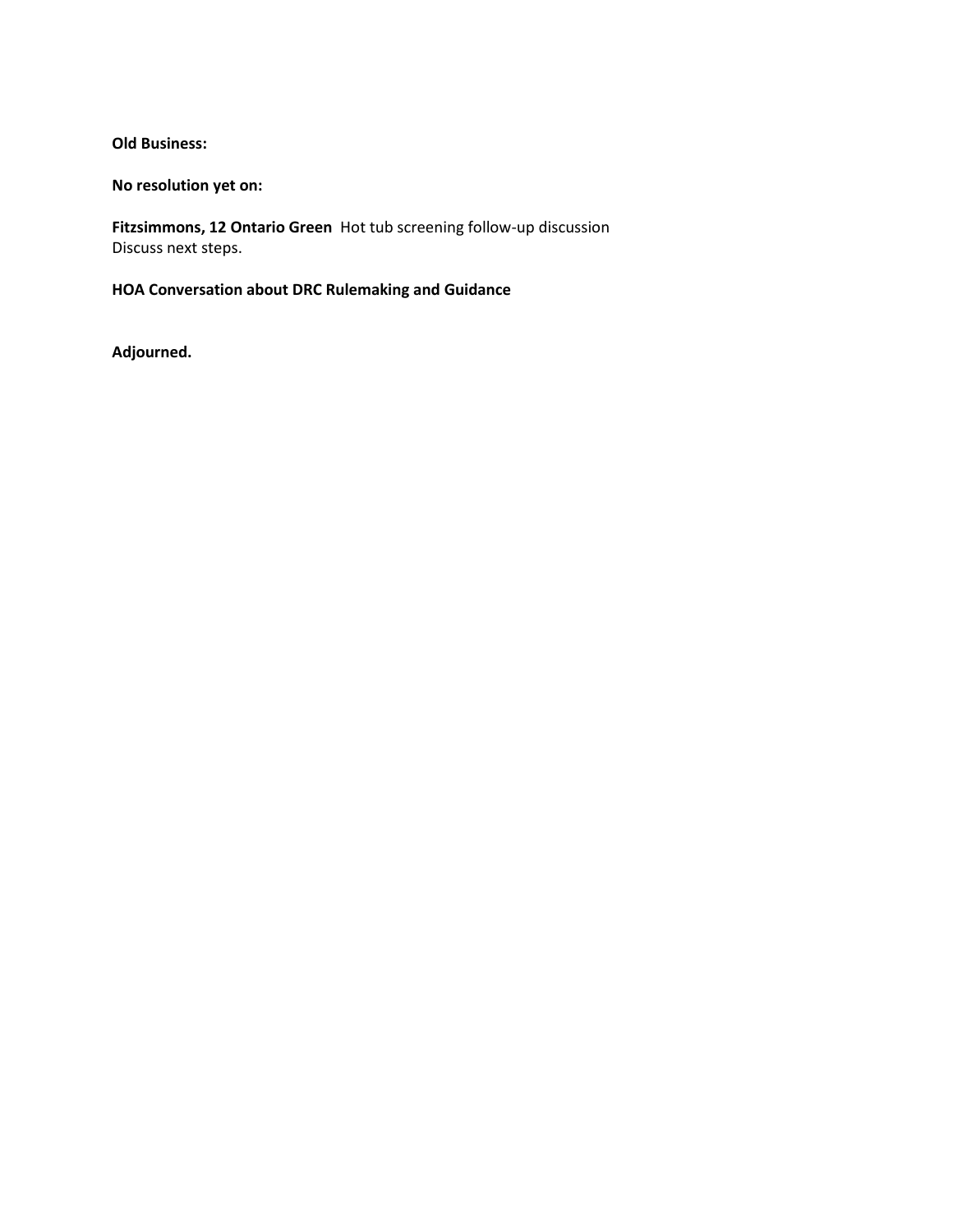#### **MINUTES**

# **Meeting of April 18, 2022**

**Call to Order:** The meeting was called to order at 5:32 p.m.

**Attending:** Mickey Florio, Leigh Girvin, and Brandon Smith, representing a quorum.

**Minutes of the Meeting of March 21, 2021:** Approved by acclamation.

**Agenda:** 

## **16 Placer Green – Hampton – Pop-out for fireplace**

Approved as submitted provided that the applicant will further down the structural "floor" and carry the belly band across per the architectural drawing.

## **43 Union Mill – Simmons - Paint House**

Approved as submitted.

#### **Follow Up with HOA Board:**

The DRC would like to meet with the HOA Board. Members will determine the best time to request to meet.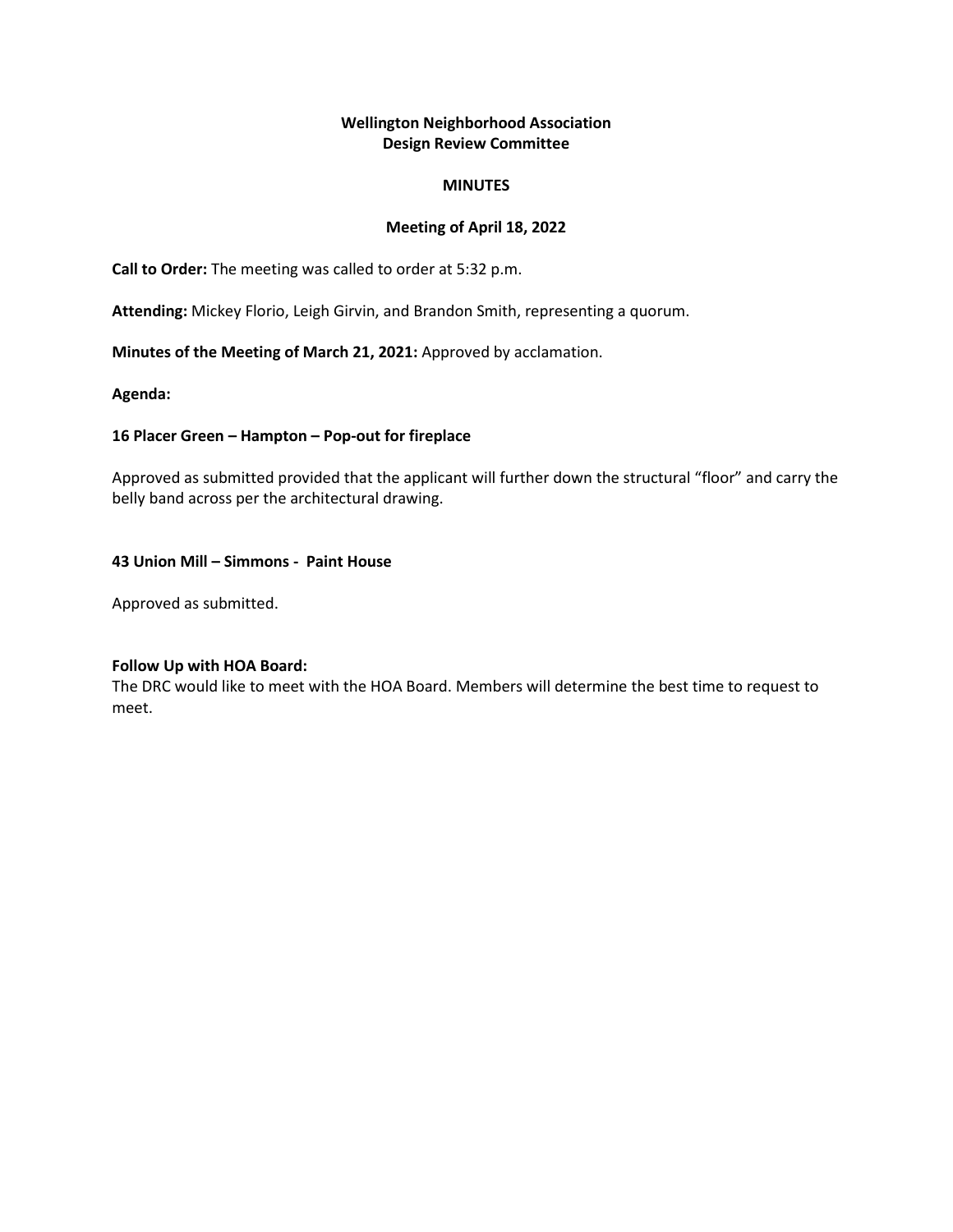## **Minutes and Findings**

# **Meeting of May 16, 2022**

**Call to Order:** The meeting was called to order at 5:31 p.m.

**Attending:** Mickey Florio, Leigh Girvin, Brad LaRochelle, Brandon Smith

**Minutes of the Meeting of April 18, 2021:** Approved by acclamation.

## **Approved with Conditions:**

## **19 Stillson Green – Garber – Fence**

Approved as submitted with the following conditions: Any impacted trees must be moved or replaced. The section that connects to the house from the side yard may be 72" tall to be consistent. The side yard fence must provide adequate clearance to PV shut off. The fence on the alley side may not exceed 56".

## **15 Fair Fountain Green – Starmann – Fence**

Approved as submitted with the following conditions: Any impacted trees must be moved or replaced.

# **10 Placer Green – Dahar-Karehl – Fence**

Approved as submitted.

# **43 Union Mill – Simmons – Fence Repair and height adjustment**

Approved as submitted.

# **16 Dragonfly Green - Kilby - Shed and retaining wall**

Approved. All exterior materials are to match house colors, including door trim, corner boards, and roofing. The DRC is concerned that snow and ice buildup between deck and shed could become an issue since the roof is pitched back towards the deck. The DRC recommends (but does not require) that the shed be pushed tight to the deck and the shed wall-to-deck interface be properly flashed.

# **23 Dragonfly Green - Hargon –– Repaint with Color Scheme #6**

The proposal to change the color of the home to Color Scheme #6 is denied. This decision is based on two considerations: a) Design Standards section 4.9.1 states that the DRC shall consider the colors of the adjacent homes when reviewing requests and 20 Dragonfly Green, directly across the green, is painted with Color Scheme #6; and b) On homes with a secondary siding type in the gable ends, that secondary siding must be painted with a secondary body color. The DRC suggests Color Scheme #16, in which Thunder Gray color is the secondary color.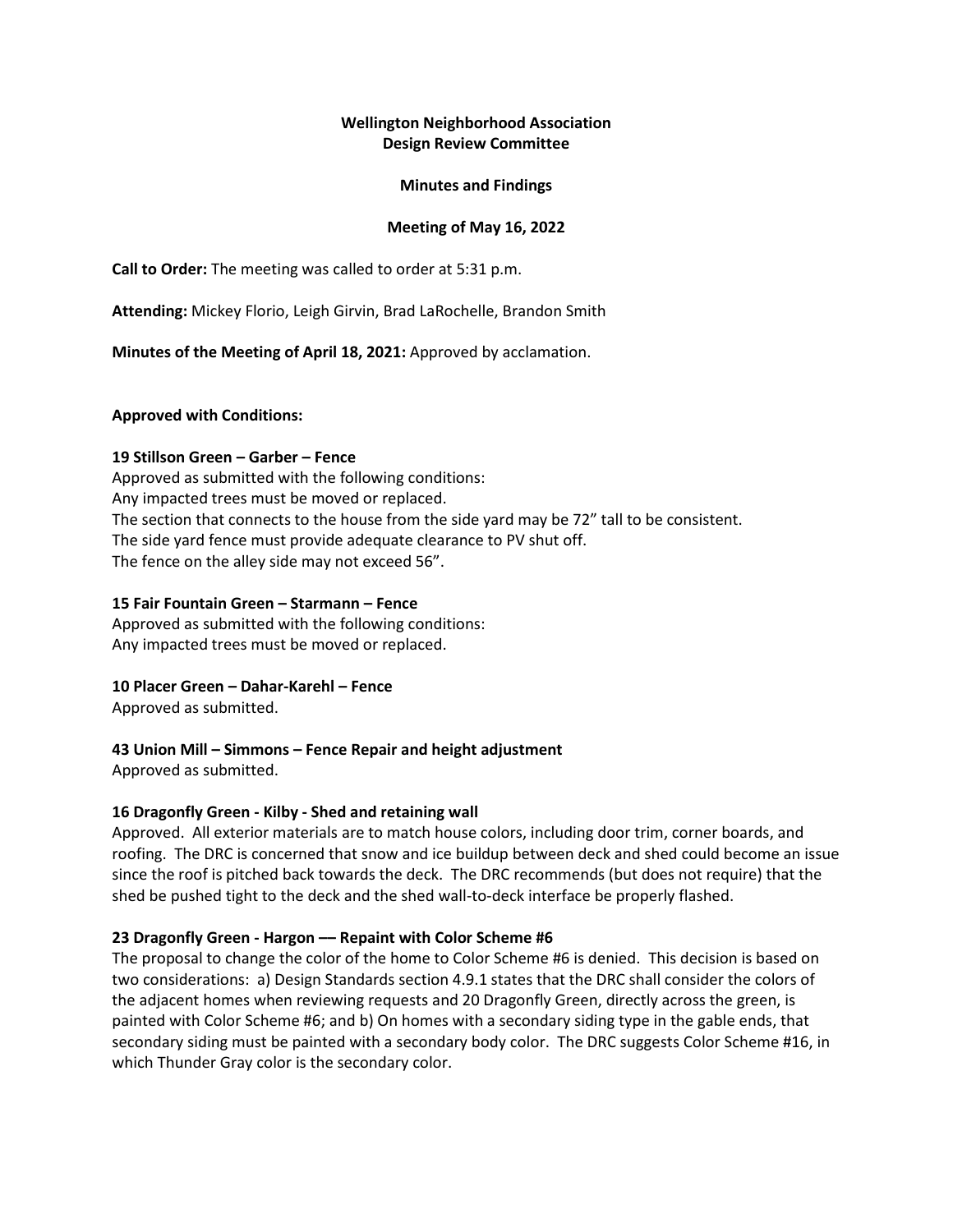# **The following need additional information from the applicant before the DRC can make a finding:**

# **29 Fair Fountain Green – Ambrose and Godlewski – Fence in conjunction with 35 FFG**

Please resubmit when both neighbors are ready. Clarify the fence connection at the alley.

# **37 Sisler Green – Peterson and O'Grady – Garage with Bonus Room**

The DRC treated this application as a work session and appreciated the opportunity to talk with the applicant. The DRC does not see any issues with the preliminary proposal; however, this does not constitute approval.

For review, please provide the following:

Site-specific drawings and plans for Garage with Bonus Room as proposed in compliance with Design Standard 4.8.3. Landscape plan including grade changes, stairways, tree removal/replacement, walkways, etc. Construction Management Plan indicating the location of materials storage, spoils storage, porta-potty, and parking for construction workers.

# **66 Cedar Green – Oliveira – Carriage House Addition**

Provide revised drawings with the following changes and additions:

- Provide dimension of sidewall height as defined in the Design Standards 4.8.4 for Carriage Houses. Refer to Appendix 5.8 for further information.
- Precedent in the neighborhood does not allow a deck at the full width of the building footprint. Reduce the length of the deck to the maximum width of the dormer. Please see 15 Logan and 18 Logan for examples.
- Cantilevered deck projection of 8' is ok.
- Symmetrical window groupings are preferred, although the DRC recognizes this is not always possible. At a minimum, please prioritize symmetry on the public-facing sides of the Carriage House by making the windows on the north elevation the same size and aligned vertically.
- Provide Landscape plan including any applicable grade changes, stairways, tree removal/replacement, walkways, etc.
- Provide a Construction Management Plan indicating the location of materials storage, spoils storage, porta-potty, and parking for construction workers.

# **6 Meadow Lark Green - Schultz-Fuhrman –– replace the decking with Trex**

Please provide information on a specific color and product spec for replacement decking. The DRC observed staking on the west side of the house. If the applicant is planning a new deck, please apply for such with a site plan drawn to scale on an Improvement Location Certificate. ILCs may be obtained from the Breckenridge Planning Department.

# **28 Leap Frog Green – Polise – Fence**

The application is unclear and further information is needed for a complete review. Is the entirety of the proposed fence within the applicant's property? Or does it cross onto the Logan Street Right-of-Way? If the proposed fence is within the applicant's property, please provide revised site plan drawings with correct dimensions, drawn to scale on the ILC. If the proposed fence crosses onto Logan St. R.O.W., please provide revised site plan drawings with correct dimensions, drawn to scale, and provide a copy of executed Encroachment License Agreement with the Town of Breckenridge, as stated in Design Standards section 4.4.3.